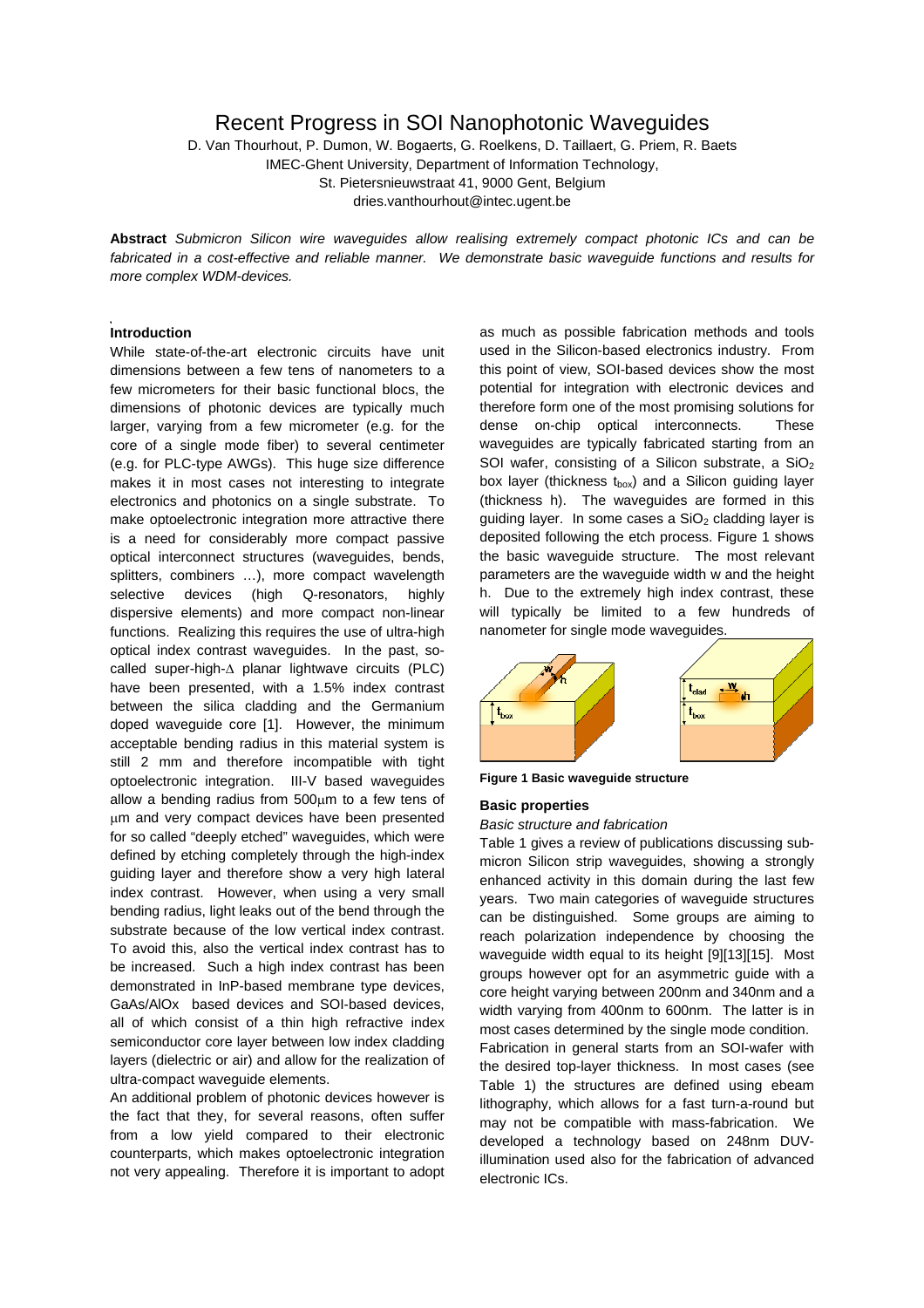| Aff.       | <b>Date</b> | $h$ [nm] | $W$ [nm] | <b>loss</b> | BOX [um] | top clad | Fab.       | Ref.          |
|------------|-------------|----------|----------|-------------|----------|----------|------------|---------------|
|            |             |          |          | [dB/cm]     |          |          |            |               |
| IMEC/UGent | Apr. '04    | 220      | 500      | 2.4         |          | no.      | <b>DUV</b> | [3][2][6][16] |
| IBM        | Apr. '04    | 220      | 445      | 3.6         | 2        | no.      | EBeam      | [7]           |
| Cornell    | Aug. '03    | 270      | 470      | 5.0         | 3        | no       | EBeam      | [8]           |
| <b>NTT</b> | Feb. '05    | 300      | 300      | 7.8         | 3        | yes      | EBeam      | $[9]$         |
|            |             | 200      | 400      | 2.8         |          |          |            |               |
| Yokohama   | Dec. '02    | 320      | 400      | 105.0       |          | no.      | EBeam      | [10] [17][4]  |
| MIT        | Dec. '01    | 200      | 500      | 32.0        |          | ves      | G-line     | $[11]$        |
| LETI / LPM | Apr. '05    | 300      | 300      | 15.0        |          |          | <b>DUV</b> | [12][13]      |
|            |             | 200      | 500      | 5.0         |          | ves      |            |               |
| Columbia   | Oct. 03     | 260      | 600      | 110.0       |          | Yes      | EBeam      | [14]          |
| <b>NEC</b> | Oct. '04    | 300      | 300      | 19          |          | Yes      | EBeam      | [15]          |

#### <span id="page-1-0"></span>**Table 1 Recent results on nano-photonic wire waveguides**

Following illumination, the patterns are transferred directly into the Silicon using the resist as a mask. A detailed review of the processing steps can be found in [\[3\].](#page-3-4) Recently we started the development of a hard mask process, in which case the resist pattern is first transferred in a  $SiO<sub>2</sub>$  layer, which is subsequently used for etching the Silicon. Preliminary results are discussed below.

#### *Losses*

Reported losses for single mode waveguides vary from +100dB/cm to less than 3dB/cm (see [Table 1\)](#page-1-0). In [\[11\]](#page-3-13) a 0.8dB/cm loss was reported. However, the dimensions of this waveguide were too small to strongly confine the light and this wire can no longer be considered as a high contrast waveguide.

The most relevant loss factors are fundamental material absorption (e.g. due to free carrier absorption), substrate leakage and scattering at interface roughness. The first two factors can be reduced to negligible values by respectively choosing sufficiently high resistivity wafers and a sufficiently high box layer thickness (see below). Reducing scattering losses requires careful process optimization to reduce sidewall roughness.

In literature, values varying from 11nm [\[10\]](#page-3-10) to 2nm [\[7\]](#page-3-8) have been reported for the roughness standard deviation resulting in a corresponding reduction in losses from over 100dB/cm to below 4dB/cm for single mode waveguides. [Figure 2](#page-1-1) shows the measured waveguide loss as function of waveguide width. The circles indicate the loss for the waveguides fabricated using the original process based on a resist mask, showing a 2.4 dB/cm loss for 500nm wide waveguides, which are single mode. The losses increase faster than expected with decreasing width however, suggesting that the magnitude of the roughness increases for smaller waveguides. The crosses show preliminary results for the hard mask based process. For wider waveguides the losses are higher than for the original process but they increase more slowly with decreasing width, indicating a different behavior for the roughness. We believe an important part of the loss (1dB for 500nm width, >6dB for 400nm width [\[16\]\)](#page-3-7) is caused by leakage to the substrate due to the limited thickness  $t_{box}$  of the SiO2 box layer in our devices (1µm). The other data points indicate some results published by several groups (box layer thickness for these results is shown in [Table 1\)](#page-1-0).

<span id="page-1-1"></span>

**Figure 2 Measured waveguide losses as function of width** 

### *Bends*

Obviously, one of the most attractive features offered by Silicon wire waveguides is the possibility for realizing an extremely short bending radius. In order to measure straight and bend losses accurately, we fabricated spiral-like structures with different total lengths and different number of 90 degree bends [\[2\].](#page-3-5) With a good choice of the samples in this parameter space, a reasonable fit of the propagation losses in straight wires and excess bend losses can be made. For 1, 2 and 3 µm radius, structures with a total length up to 25mm and up to 550 90 degree bends have been fabricated. For 5 µm radius, total length varied up to 50mm. The fitted excess bend loss includes the mode mismatch at the interfaces between straight and bent waveguides. The effect of this mode mismatch was separately characterized. Another possible source of bend loss is coupling to the TM mode, which is very lossy due to the limited thickness of the oxide undercladding. However, this effect is difficult to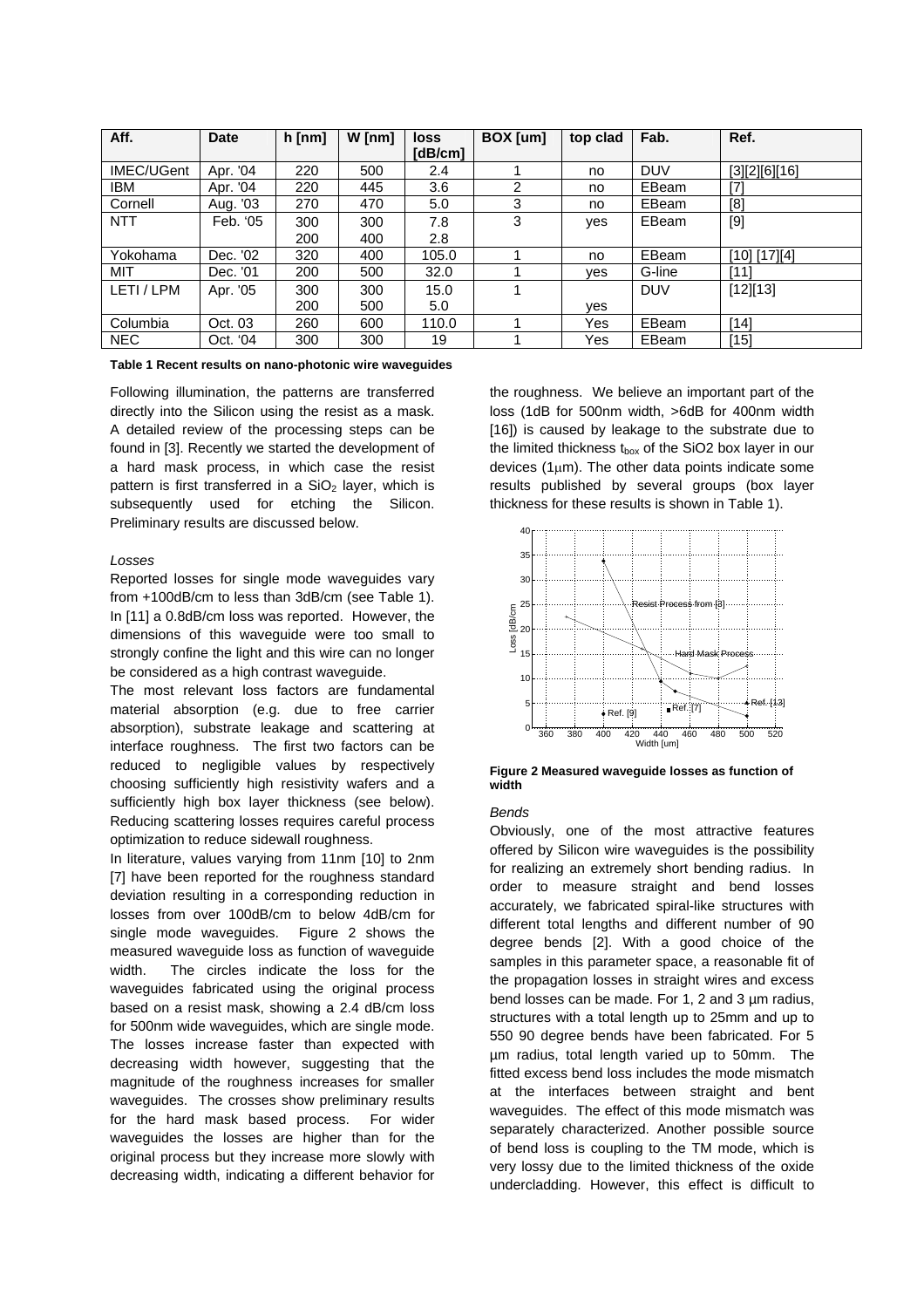quantify both experimentally and by simulation. Measurements show that for 5µm radius, losses are completely dominated by the normal propagation losses. For 1µm radius, excess bend losses dominate. Results for a 540nm wide wire are plotted in [Figure 3](#page-2-0) (λ=1540nm). Excess bend losses for 5µm radius are smaller than 0.004 dB. These results agree well with experimental results reported in [\[7\] a](#page-3-8)nd FDTD-simulations [\[17\].](#page-3-11) 

<span id="page-2-0"></span>

**Figure 3 Measured bend losses for 540nm Silicon wire** 

Several authors have proposed and/or demonstrated corner-mirror and resonator based bend structures with the goal of further decreasing the bend loss and size. However, in view of the excellent results reported above for standard bend structures and taking into account the increased sensitivity to wavelength, polarization and side wall angle for the resonant structures, it is very unlikely that they will have any practical use.

#### *Crossings*

Low loss crossings showing negligible crosstalk form an important element in more complex PICs such as ROADMs and crossconnects. However, since SOI-wires confine the optical mode to a very small cross-section we can expect large crosstalk and reflections due to diffraction at intersections. From 3D-FDTD simulations [\[4\]](#page-3-12) the insertion loss and crosstalk were estimated to be 1.4dB and - 9.2dB respectively, totally unacceptable for practical applications. To overcome this problem, we fabricated expanded mode crossings (inset [Figure](#page-2-1) [4\)](#page-2-1), which reduces the angular spectrum and therefore the diffraction angle. [Figure 4](#page-2-1) shows the measured loss for 2, 4 and 6 intersections and the crosstalk as function of wavelength. Loss was reduced to 0.65dB per intersection and the crosstalk to -30dB [\[2\].](#page-3-5)

#### **Fiber-chip couplers**

Coupling light between fiber and chip is one of the most essential parts of the device and determines a huge fraction of the cost of the packaged device. Because of the extremely large mismatch, external mode adaptation is almost impossible for Silicon wires and a solution with on-chip mode adapters has to be used. A good solution has to fulfill several requirements including broadband operation, low loss, low reflection, large alignment tolerance, good fabrication tolerance, compactness and should require only a limited number of extra processing steps and be compatible with "CMOS"-fabrication methods.

<span id="page-2-1"></span>

**Figure 4 Normalised transmission spectrum of 2, 4 and 6 tapered intersections and crosstalk** 

The inverse taper approach has been demonstrated by several groups [\[7\]\[](#page-3-8)[8\]](#page-3-9)[\[9\].](#page-3-1) Over a length of a few tens to a few hundreds of micrometers the Silicon waveguide is narrowed down to a width below 100nm and the optical field is pushed upwards to a low index overlay. In most cases this overlay is patterned to form a single mode waveguide, which then is used to bring the optical mode to the edge of the chip. Using this approach low-loss broad band operation was demonstrated (<0.5dB per connection over range 1250nm to 1750nm in [\[7\]](#page-3-8)[\[9\]\)](#page-3-1). The loss is mainly determined by the taper tip width and its length and a compromise between acceptable loss and size has to be found.

All reported results thus far used ebeam-lithography to define the narrow taper tips. To demonstrate the compatibility of this approach with the DUVillumination process, we defined narrow taper tips using an adapted process, which included a resist trimming step ([Figure 5\)](#page-2-2). Preliminary results show low loss coupling between the tapered waveguide and the polymer overlay.

<span id="page-2-2"></span>

**Figure 5 Sub 100nm wide taper tip for fibre-chip coupler defined using 248nm deep-UV litho** 

An alternative approach uses grating couplers for coupling the light between fiber and chip. Traditional